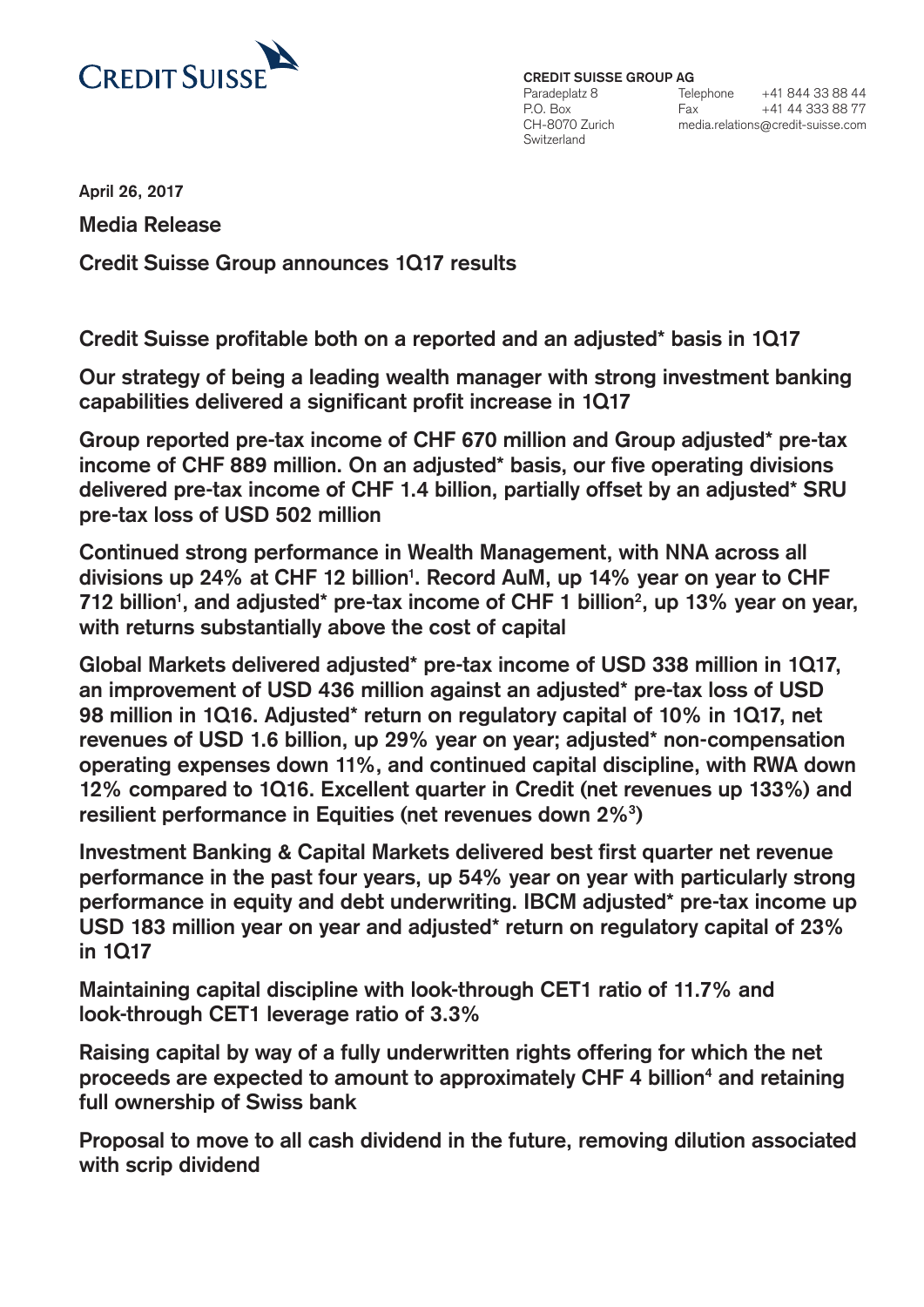

## **Key business highlights**

- Group net revenues of CHF 5.5 billion, up 19% compared to 1Q16
- Group pre-tax income of CHF 670 million, compared to pre-tax loss of CHF 484 million in 1Q16
- Group adjusted\* pre-tax income of CHF 889 million, compared to adjusted\* pre-tax loss of CHF 173 million in 1Q16, representing CHF 1.1 billion of adjusted\* pre-tax income growth year on year
- Net income attributable to shareholders of CHF 596 million, compared to a net loss attributable to shareholders of CHF 302 million in 1Q16

# **Continued progress in core franchises**

- **Swiss Universal Bank** delivered a record quarter with adjusted\* pre-tax income of CHF 483 million, the fifth consecutive quarter with year-on-year adjusted\* pre-tax income growth. Profitability was driven by stable net revenues year on year, while adjusted\* total operating expenses decreased. We ended 1Q17 with record AuM of CHF 547 billion. In Private Clients, NNA reached CHF 2.0 billion, representing the highest quarterly NNA since 2Q14 and an annualized growth rate of 4%. Mandates penetration in Private Clients increased to 31%, driven by the continued success of Credit Suisse Invest. In Corporate & Institutional Clients, performance remained strong with continued momentum in investment banking. We retained our number 1 position in Investment Banking in Switzerland<sup>5</sup>.
- **International Wealth Management** had a strong start to 2017, delivering a 4% net revenue increase and 6% adjusted\* pre-tax income growth year on year as well as a strong rebound in NNA of CHF 19.7 billion. Private Banking adjusted\* pre-tax income reached a record level of CHF 262 million, with an increase of 8% compared to 1Q16 and 36% compared to 4Q16. While expenses remained flat compared to 1Q16, net revenues increased by 4%, driven by higher recurring fees, improved client activity and higher net interest income from loans. NNA in Private Banking amounted to CHF 4.7 billion, representing an annualized growth rate of 6% in both Emerging Markets and Europe. Asset Management adjusted\* pre-tax income of CHF 65 million was stable year on year but marked a significant increase in profitability compared to 1Q16, which included a private equity gain of CHF 45 million. Management fees increased by 13% compared to 1Q16 and NNA were particularly strong at CHF 15.0 billion.
- **Asia Pacific** continued to deliver a strong performance in the Wealth Management & Connected business (WM&C), demonstrating the effectiveness of our integrated approach to serving UHNW, entrepreneur and corporate clients across the franchise. We generated NNA of CHF 5.3 billion and record AuM of CHF 177.4 billion in Private Banking within our WM&C business. Our WM&C business achieved record net revenues of CHF 589 million and adjusted\* pre-tax income of CHF 205 million, up 44% and 67%, respectively, compared to 1Q16. In Private Banking within our WM&C business, we increased both gross and adjusted\* net margins, up 10 bps and 1 bp, respectively, compared to 1Q16, supported by higher loan and deposit volumes. Net revenues in advisory, underwriting and financing increased by 100%, with a top 2 ranking in APAC ex-Japan among international banks<sup>5</sup> in advisory and underwriting for 1Q17. Our objective is to increasingly align our Market business to wealth management activities, with efforts underway to reduce costs and complexity across the franchise. Our Markets business results in APAC were negative, reflecting significantly reduced activity in Rates, while our Cash and Credit activities remained comparatively resilient. We are seeking to address ongoing challenges in the Markets business through a reduction of adjusted\* total operating expense, aiming to be below CHF 1.2 billion by end-2018.
- **Investment Banking & Capital Markets** increased its share of wallet in all key products compared to 1Q16, and achieved a top 5 ranking in each of Global M&A, IPOs and Leveraged Finance.<sup>5</sup> Net revenues of USD 608 million were up 54% year on year, driven by substantial increases in equity and debt underwriting. IBCM achieved an adjusted\* return on regulatory capital of 23%, with significantly higher returns in the Americas.
- **Global Markets** achieved substantially higher profitability compared to 1Q16, driven by strong performance in Credit and Securitized Products, where revenues were up 133% compared to 1Q16. Adjusted\* non-compensation operating expenses decreased by 11% compared to 1Q16, reflecting our continued progress on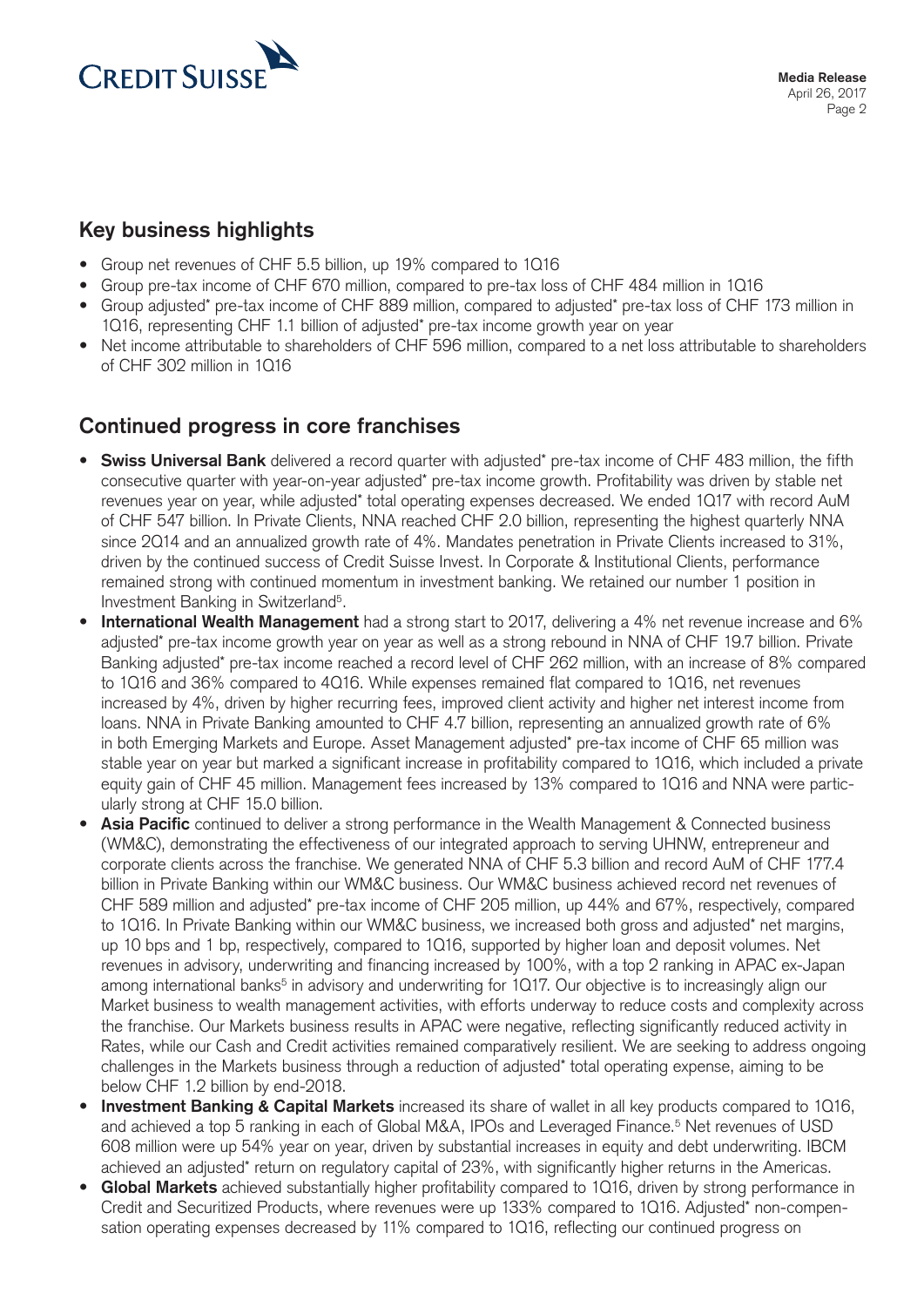

accelerated cost reductions, placing us on track to deliver on our ambition of below USD 4.8 billion of costs by end-2018. Global Markets achieved net revenues of USD 1.6 billion and adjusted\* pre-tax income of USD 338 million, representing an adjusted\* return on regulatory capital of 10%.

# **Continued progress in reducing costs**

- Strong reduction in adjusted\* total operating expenses at constant FX rates to CHF 4.6 billion, representing our lowest level of expenses in a quarter since 2013.
- Adjusted\* non-compensation expenses at constant FX rates down 15% compared to 1Q16 and down 13% compared to 4Q16; contractors' expenses returned to 2013 levels.

## **Continued investment in compliance to ensure quality, compliant growth**

- Dedicated compliance function established in October 2015, with oversight across the Group.
- Headcount in Compliance and Regulatory Affairs reached 2,000, up 35% and 78% compared to 1Q16 and 1Q15, respectively.
- Investments in compliance and controls increased 48% and 84% compared to 1Q16 and 1Q15, respectively, with 70% allocated to Wealth Management focused divisions.

# **Wind-down of non-core unit SRU by end-2018**

- Continued to exceed the targets set for capital release at exit costs that are significantly less than planned.
- We are accelerating our plans for this division and aim to reach our 2019 capital targets one year earlier than originally planned without incremental pre-tax losses in excess of our current guidance.
- We expect the SRU program and division wind-down will therefore be completed by end-2018, with residual assets and operational infrastructure assigned to the rest of the Group from 2019 onwards.

## **Raising capital by way of a firmly underwritten rights offering, for which the net**  proceeds are expected to amount to approximately CHF 4 billion<sup>4</sup> and retaining **full ownership of our Swiss bank**

In October 2015, we presented our strategy to be a leading wealth manager with strong investment banking capabilities. At the time, we were clear that we needed an additional CHF 9-11 billion of capital. Our capital plan involved raising CHF 6 billion by end-2015 by way of a private placement and rights offering in 4Q15, followed by generating at least CHF 1 billion of capital through asset disposals and other management actions during 2016. In addition, we announced that we were intending to undertake a partial IPO of Credit Suisse (Schweiz) AG in 2H17 in order to raise CHF 2-4 billion of capital for the Group.

On February 14, 2017, at our 4Q16 results presentation, we said that following the settlement with the US Department of Justice relating to our legacy residential mortgage-backed securities business, we would examine a range of options to determine the course of action with the most attractive risk/reward outcome for our shareholders.

After due consideration, the Board of Directors of Credit Suisse Group AG proposes to raise capital through a rights offering, firmly underwritten by a banking syndicate, for which the proceeds net of fees, expenses and taxes are expected to amount to approximately CHF 4 billion<sup>4</sup> involving the issuance of 379,981,340<sup>4</sup> new registered shares with a par value of CHF 0.04 each. The Board of Directors additionally proposes to retain full ownership of Credit Suisse (Schweiz) AG and to move to an all cash dividend in the future, thus removing the dilution associated with the scrip dividend.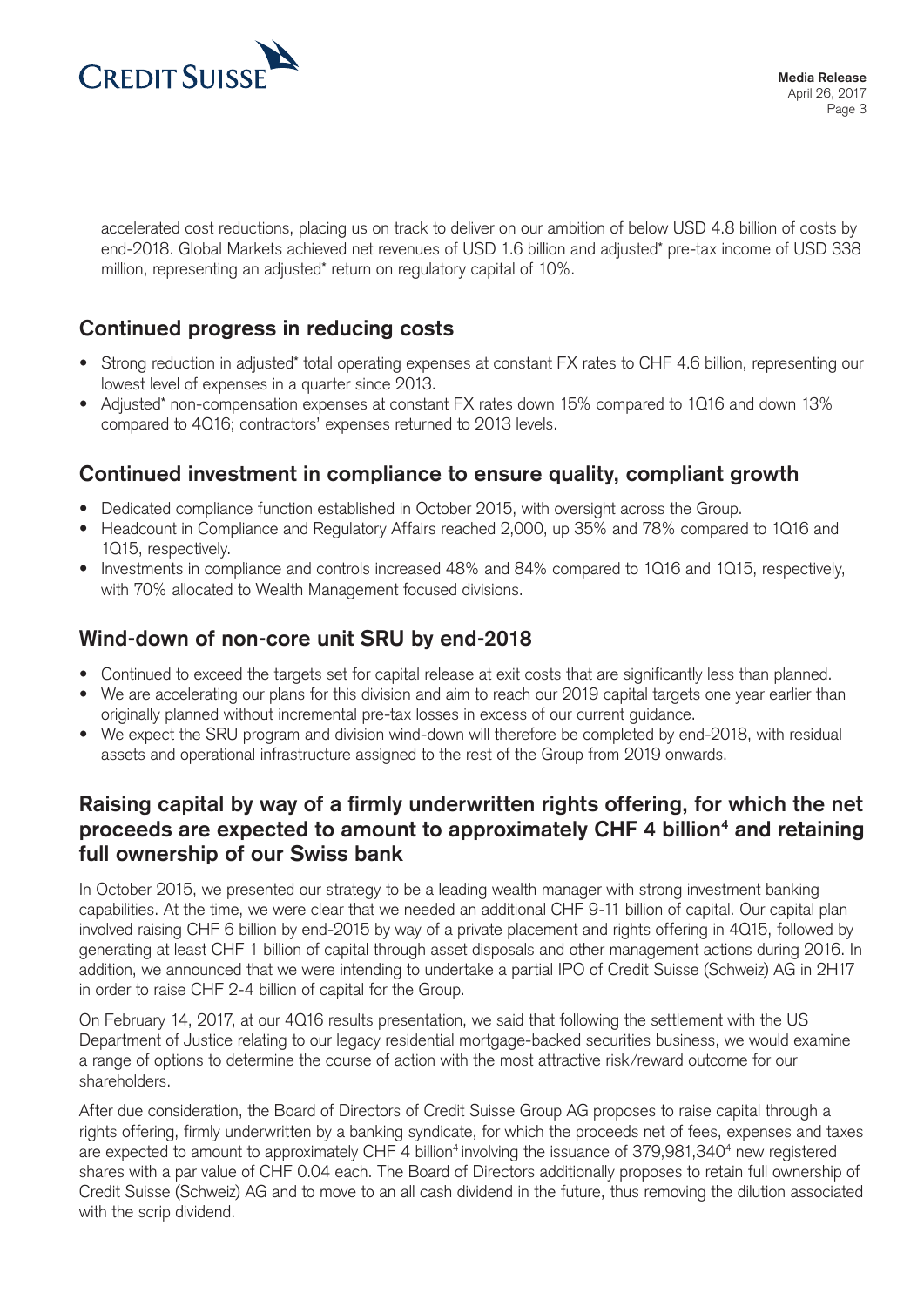

1Q17 has provided further confirmation that we are delivering profitable and compliant growth, that we are executing with discipline and that we have generated positive momentum across our businesses. This capital increase will allow us to continue (i) to invest in profitable growth opportunities where we generate attractive returns; (ii) to strengthen balance sheet resilience for our clients and other stakeholders; and (iii) to afford the costs associated with our ongoing restructuring plans.

We expect the capital increase will strengthen our pro forma look-through CET1 ratio to approximately 13.4%<sup>4</sup> and our pro forma look-through tier 1 leverage ratio to approximately 5.1%4 , based on our end-1Q17 risk-weighted assets and leverage exposures. These strengthened capital ratios would bring Credit Suisse into line with our European peers.

The comprehensive set of capital management actions proposed aims ultimately to reverse the decline in the tangible book value per share that Credit Suisse has experienced over the past years and lays the foundations for the bank to accrete capital and return it to shareholders over time.

## **Revised key dates for scrip dividend**

In order to allow eligible shareholders who will elect to receive the distribution for the financial year 2016 in the form of a scrip dividend to participate in the rights offering, the key dates of the scrip dividend have been moved forward slightly from the dates communicated earlier.

## **Outlook and current trading**

We are only a few weeks into the second quarter and have continued to see positive NNA inflows in SUB, IWM and APAC. We have noted that political uncertainties have weighed somewhat on client volumes in the first few weeks of April. The outcome for the quarter will be dependent on political developments that are hard to predict at this stage. We are confident in our medium-term growth prospects. However, due to these uncertainties, we remain cautious in the short term.

**Urs Rohner, Chairman of the Board of Credit Suisse, stated**: "We have undertaken a thorough review of our options regarding the next stage of our capital plan and have asked our CEO and management team to make a recommendation to the Board of Directors. During those discussions, we carefully weighed the options of proceeding with the partial IPO of Credit Suisse (Schweiz) AG and raising capital through a rights offering to existing shareholders. The CEO and management team have proposed proceeding with a capital raise instead of a partial IPO, and this has been unanimously approved by the Board of Directors.

We believe that keeping 100% of our valuable Swiss bank, while raising capital through a rights offering with preemption rights, is the right course of action and will result in significant value creation for shareholders over time.

Regarding our current dividend policy, where we have experienced a high scrip take up over the past several years, the Board of Directors has also decided to move to proposing an all cash dividend for the financial year 2017 and beyond. This will mitigate the dilution associated with the option to elect for scrip dividends and will help reverse the decline in our tangible book value per share, which is a consequence of this structure. We expect that for the financial year 2017, the recommended cash dividend amount will be broadly similar, on a per share basis, to recent years. Our goal is to increase our payout ratio over time as Group profitability improves.

This is clearly an important period in the transformation of Credit Suisse. Our results in the first quarter of 2017 reflect the significant momentum that we have across our businesses and the attractive model that provides wealth management and investment banking services to our clients.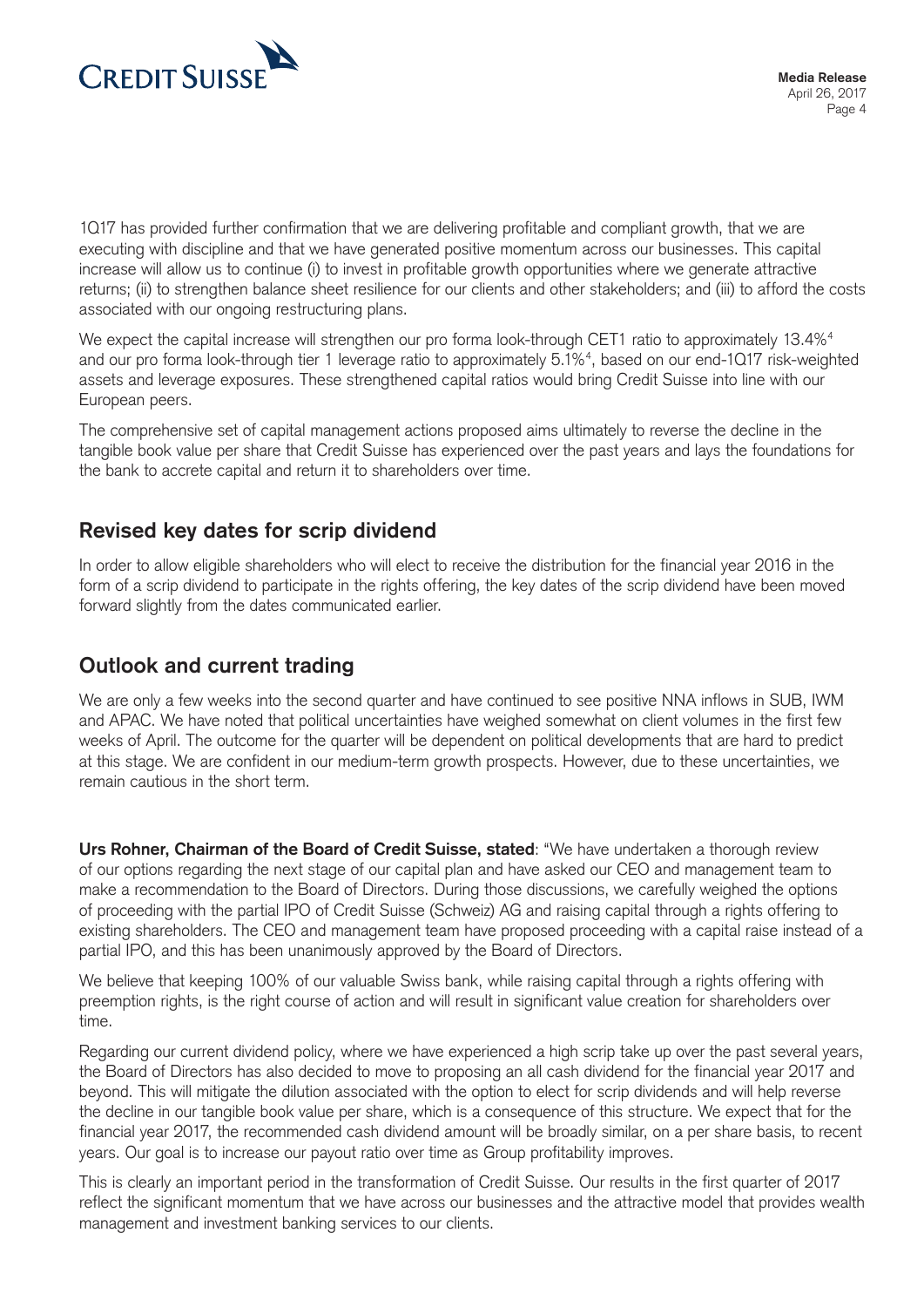

We believe that by raising capital now, we are able to maintain our profitable growth trajectory and seize compelling opportunities for our business, complete our restructuring plans, bolster our capital ratios and protect the bank against unforeseen market volatility."

**Tidjane Thiam, Chief Executive Officer of Credit Suisse, stated:** "We have had a strong start to 2017, achieving profitability both on a reported and an adjusted\* basis for the Group. This is an important step in the execution of our strategy that we started to implement in October 2015 a year ago. We are making good progress in our strategy of being a wealth manager with strong investment banking capabilities thanks to the continued trust of our clients and the hard work of our teams.

Our Wealth Management businesses attracted net new assets of CHF 12.0 billion<sup>1</sup>, up 24% year on year, and assets under management increased by CHF 90 billion to a record CHF 712 billion<sup>1</sup> over the past 12 months. Within our investment banking businesses, we have delivered a strong performance overall, most notably in Global Markets, with net revenues of USD 1.6 billion, driven by a 133% increase in Credit year on year, and in Investment Banking & Capital Markets, with revenues of USD 608 million, up 54% compared to 1Q16, with particular strength in equity and debt underwriting. For both of these divisions, we have seen strong growth in profitability compared to 1016 and maintained our leading franchises across our key product lines<sup>5</sup>.

We still have a lot of work ahead of us but we are executing with discipline and making progress on the key aspects of our strategy. We are delivering strong growth, are ahead of our cost reduction targets and are increasing our operating leverage. We are investing significantly in our compliance and controls across the bank to ensure that we generate quality, compliant growth. In parallel, we have reduced capital consumption in our markets businesses in Global Markets and Asia Pacific, disposed of non-core businesses and reallocated capital resources to our growth businesses. We have also made significant progress in resolving legacy issues.

In this context, the Board of Directors has decided to raise capital through a rights offering and to retain full ownership of our operations in Switzerland. This capital raise will allow us (i) to continue to invest in growth at highly attractive returns; (ii) to strengthen balance sheet resilience for our clients and other stakeholders; and (iii) to afford the costs associated with our ongoing restructuring plans.

The decisions we have made and are announcing today on capital will allow us to grow our tangible book value per share and accrete capital, enhancing returns to our shareholders.

Our operating performance combined with the strengthening of our capital base, leaves us well positioned to increase our profitability and generate value for our shareholders and our clients."

## **Information for media**

Christoph Meier, Media Relations, Credit Suisse Tel: +41 844 33 88 44 e-mail: media.relations@credit-suisse.com

#### **Information for investors**

Adam Gishen, Investor Relations, Credit Suisse Tel: +41 44 333 71 49 e-mail: investor.relations@credit-suisse.com

The complete 1Q17 Earnings Release and results presentation slides are available for download from 07:00 CET today at: https://www.credit-suisse.com/results

The Group's 1Q17 Financial Report is scheduled to be released on May 4, 2017.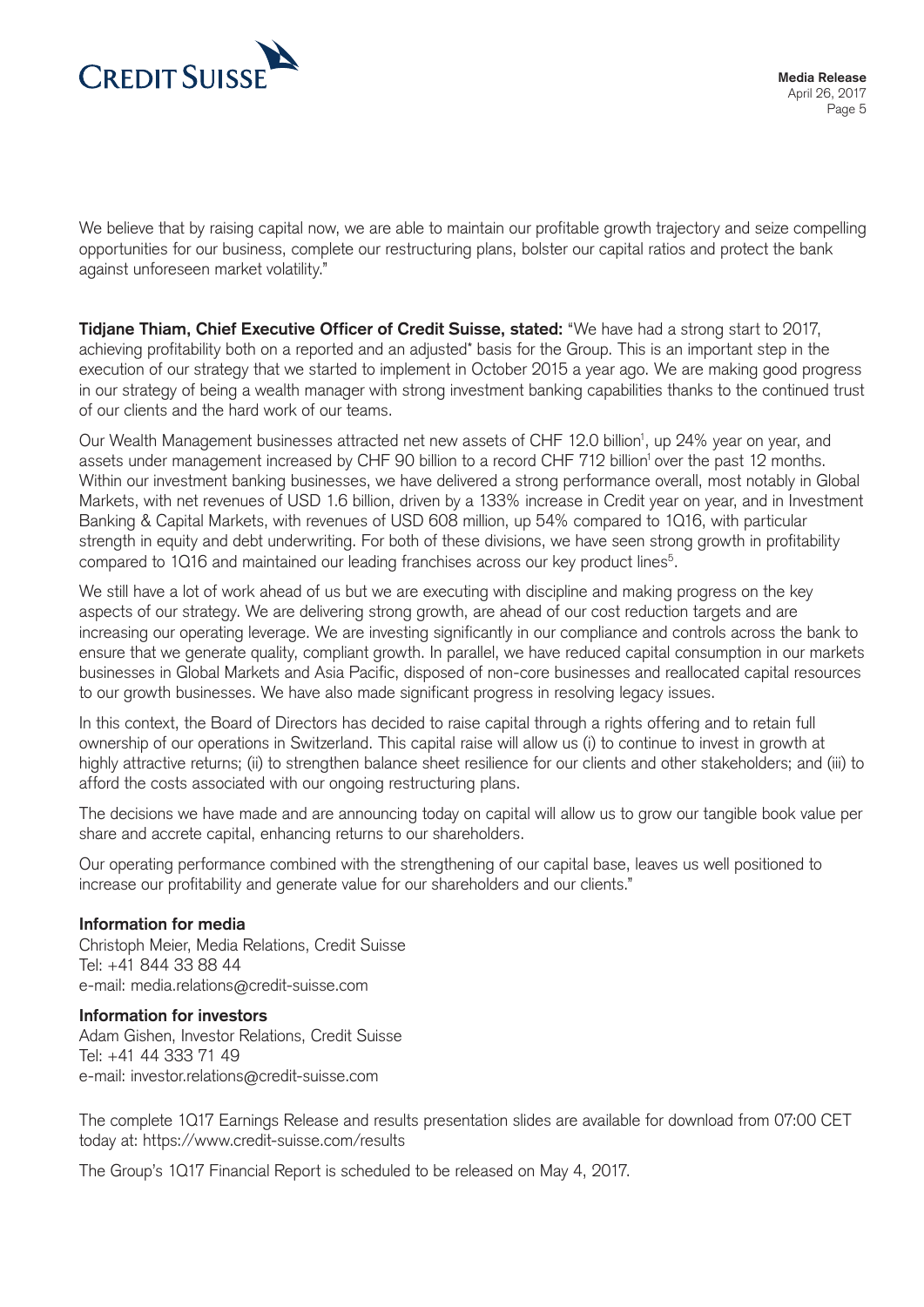

## **Presentation of 1Q17 – Wednesday, April 26, 2017**

| Event                          | <b>Analyst Call</b>                                                                                                                                                           | <b>Conference Call</b>                                                                                                                                                                                                   |
|--------------------------------|-------------------------------------------------------------------------------------------------------------------------------------------------------------------------------|--------------------------------------------------------------------------------------------------------------------------------------------------------------------------------------------------------------------------|
| <b>Time</b>                    | 08:15 Zurich<br>07:15 London<br>02:15 New York                                                                                                                                | 10:00 Zurich<br>09:00 London<br>04:00 New York                                                                                                                                                                           |
| <b>Speakers</b>                | Tidjane Thiam, Chief Executive Officer<br>David Mathers, Chief Financial Officer                                                                                              | Tidjane Thiam, Chief Executive Officer<br>David Mathers, Chief Financial Officer                                                                                                                                         |
| Language                       | The presentation will be held in English.                                                                                                                                     | The presentation will be held in English.<br>Simultaneous interpreting in German will be available.                                                                                                                      |
| Access via<br><b>Telephone</b> | +41 44 580 40 01 (Switzerland)<br>+44 1452 565 510 (Europe)<br>+1 866 389 9771 (US)<br>Reference: Credit Suisse Group quarterly results                                       | +41 44 580 40 01 (Switzerland)<br>+44 1452 565 510 (Europe)<br>+1 866 389 9771 (US)<br>Reference: Credit Suisse Group quarterly results                                                                                  |
|                                | Please dial in 10 minutes before the start<br>of the presentation.                                                                                                            | Please dial in 10 minutes before the start<br>of the presentation.                                                                                                                                                       |
| <b>Q&amp;A Session</b>         | Opportunity to ask questions via the<br>telephone conference.                                                                                                                 | Opportunity to ask questions via the<br>telephone conference.                                                                                                                                                            |
| <b>Playback</b>                | Replay available approximately one hour<br>after the event:<br>+41 44 580 34 56 (Switzerland)<br>+44 1452 550 000 (Europe)<br>+1 866 247 4222 (US)<br>Conference ID: 4915215# | Replay available approximately two hours<br>after the event:<br>+41 44 580 34 56 (Switzerland)<br>+44 1452 550 000 (Europe)<br>+1 866 247 4222 (US)<br>Conference ID English: 4973858#<br>Conference ID German: 4980495# |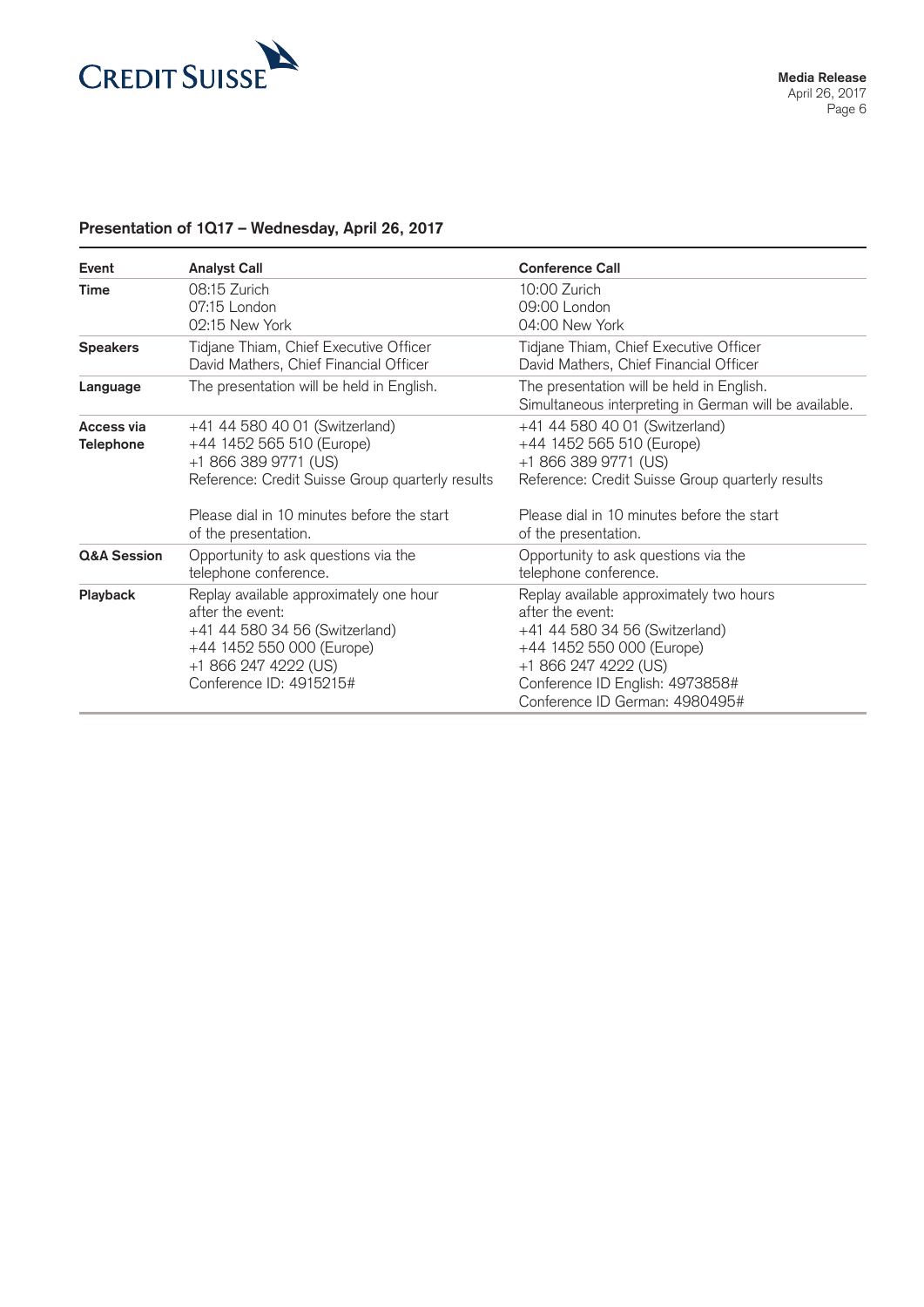

The results of Credit Suisse Group comprise the results of our six reporting segments, including the Strategic Resolution Unit, and the Corporate Center. Core results exclude revenues and expenses from our Strategic Resolution Unit.

As we move ahead with the implementation of our strategy, it is important to measure the progress achieved by our underlying business performance in a consistent manner. To achieve this, we will focus our analyses on adjusted results.

\* Adjusted results referred to in this Media Release are non-GAAP financial measures that exclude goodwill impairment and certain other revenues and expenses included in our reported results. Management believes that adjusted results provide a useful presentation of our operating results for the purposes of assessing our Group and divisional performance consistently over time, on a basis that excludes items that management does not consider representative of our underlying performance. We will report quarterly on the same adjusted\* basis for the Group, Core and divisional results until end-2018 to allow investors to monitor our progress in implementing our strategy, given the material restructuring charges we are likely to incur and other items which are not reflective of our underlying performance but are to be borne in the interim period. Tables in the Appendix of this Media Release provide the detailed reconciliation between reported and adjusted results for the Group, Core businesses and the individual divisions.

#### **Footnotes**

- Adjusted results are non-GAAP financial measures. For a reconciliation of the adjusted results to the most directly comparable US GAAP measures, see the Appendix of this media release.
- <sup>1</sup> Figures listed for Wealth Management NNA and AuM are derived by combining the respective NNA and AuM amounts for the SUB Private Clients business, the IWM Private Banking business and the APAC Private Banking business within WM&C.
- <sup>2</sup> Adjusted\* pre-tax income figure listed for Wealth Management is derived by combining the respective adjusted\* pre-tax income figures for the SUB Private Clients and Corporate & Institutional Clients businesses, the IWM Private Banking business and the APAC WM&C business.
- <sup>3</sup> Compared to 1016, excluding revenues from the systematic market making business (as more fully described in the 1017 Earnings Release), which was transferred from Equities in Global Markets to our IWM Asset Management business during 1Q17.
- <sup>4</sup> Excluding the issuance of any new shares resulting from the exercise of rights allotted on shares received as scrip dividend.
- <sup>5</sup> Source: Dealogic as of March 31, 2017.

#### **Abbreviations**

Asia Pacific – APAC; Asset under Management – AuM; basis points – bps; Common equity tier 1 – CET1; Debt Capital Markets – DCM; Equity Capital Markets – ECM; Foreign exchange – FX; Global Markets – GM; Initial Public Offering – IPO; International Wealth Management – IWM; Investment Banking & Capital Markets – IBCM; Mergers and Acquisitions – M&A; Net New Assets – NNA; Risk weighted assets – RWA; Swiss Universal Bank – SUB; Wealth Management & Connected – WM&C; Ultra-high-net-worth – UHNW

#### **Important information**

The Group has not finalized its 1Q17 Financial Report and the Group's independent registered public accounting firm has not completed its review of the condensed consolidated financial statements (unaudited) for the period.

Information referenced in this Media Release, whether via website links or otherwise, is not incorporated into this Media Release.

\* "Adjusted operating expenses at constant FX rates" and "adjusted non-compensation operating expenses at constant FX rates" include adjustments as made in all our disclosures for restructuring expenses, major litigation expenses and a goodwill impairment taken in 4Q15 as well as adjustments for certain accounting changes (which had not been in place at the launch of the cost savings program), debit valuation adjustments (DVA) related volatility and for FX, applying the following main currency exchange rates for 1Q15: USD/CHF 0.9465, EUR/CHF 1.0482, GBP/CHF 1.4296, 2Q15: USD/ CHF 0.9383, EUR/CHF 1.0418, GBP/CHF 1.4497, 3Q15: USD/CHF 0.9684, EUR/CHF 1.0787, GBP/CHF 1.4891, 4Q15: USD/CHF 1.0010, EUR/CHF 1.0851, GBP/CHF 1.5123, 1Q16: USD/CHF 0.9928, EUR/CHF 1.0941, GBP/CHF 1.4060, 2Q16: USD/CHF 0.9756, EUR/CHF 1.0956, GBP/CHF 1.3845, 3Q16: USD/CHF 0.9728, EUR/CHF 1.0882, GBP/CHF 1.2764, 4Q16: USD/CHF 1.0101, EUR/CHF 1.0798, GBP/ CHF 1.2451, 1Q17: USD/CHF 0.9963, EUR/CHF 1.0670, GBP/CHF 1.2464. These currency exchange rates are unweighted, i.e. a straight line average of monthly rates. We apply this calculation consistently for the periods under review. Adjusted non-compensation expenses are adjusted operating expenses excluding compensation and benefits. To calculate adjusted non-compensation expenses at constant FX rates, we subtract compensation and benefits (adjusted at constant FX rates in the manner described above) from adjusted operating expenses at constant FX rates.

Regulatory capital is calculated as the worst of 10% of RWA and 3.5% of leverage exposure. Return on regulatory capital is calculated using (adjusted) income after tax assuming a tax rate of 30% and capital allocated based on the worst of 10% of average RWA and 3.5% of average leverage exposure. For the Markets business within the APAC division and for the Global Markets and Investment Banking & Capital Markets divisions, return on regulatory capital is based on US dollar denominated numbers.

We may not achieve all of the expected benefits of our strategic initiatives. Factors beyond our control, including but not limited to the market and economic conditions, changes in laws, rules or regulations and other challenges discussed in our public filings, could limit our ability to achieve some or all of the expected benefits of these initiatives.

In particular, the terms "Illustrative", "Ambition", "Outlook" and "Goal" are not intended to be viewed as targets or projections, nor are they considered to be Key Performance Indicators. All such illustrations, ambitions and goals are subject to a large number of inherent risks, assumptions and uncertainties, many of which are completely outside of our control. Accordingly, this information should not be relied on for any purpose. We do not intend to update these illustrations, ambitions or goals.

In preparing this media release, management has made estimates and assumptions that affect the numbers presented. Actual results may differ. Annualized numbers do not take account variations in operating results, seasonality and other factors and may not be indicative of actual, full-year results. Figures throughout this media release may also be subject to rounding adjustments.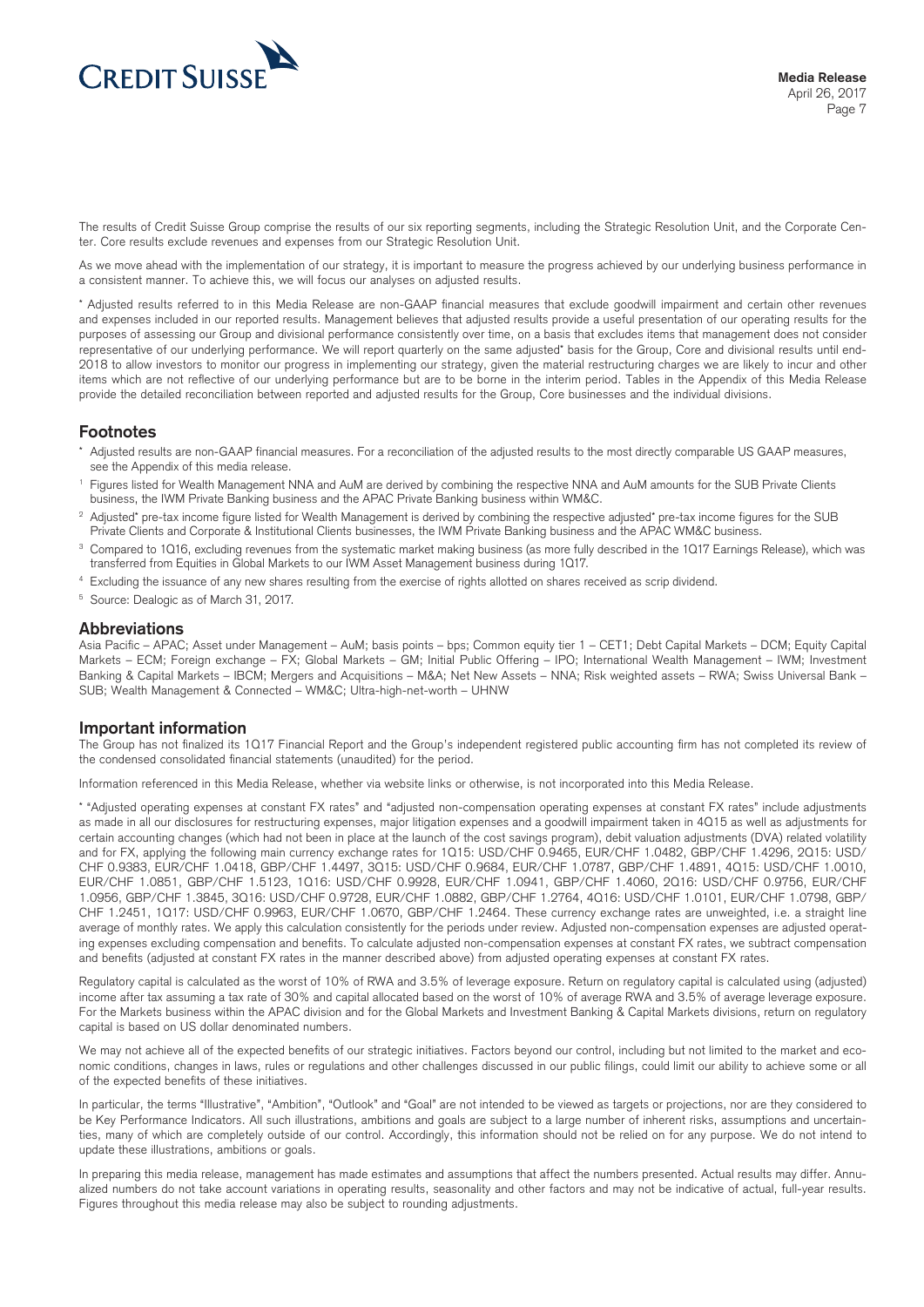

As of January 1, 2013, Basel 3 was implemented in Switzerland along with the Swiss "Too Big to Fail" legislation and regulations thereunder (in each case, subject to certain phase-in periods). As of January 1, 2015, the Bank for International Settlements (BIS) leverage ratio framework, as issued by the Basel Committee on Banking Supervision (BCBS), was implemented in Switzerland by FINMA. Our related disclosures are in accordance with our interpretation of such requirements, including relevant assumptions. Changes in the interpretation of these requirements in Switzerland or in any of our assumptions or estimates could result in different numbers from those shown in this media release.

Unless otherwise noted, leverage exposure is based on the BIS leverage ratio framework and consists of period-end balance sheet assets and prescribed regulatory adjustments. Beginning in 2015, the Swiss leverage ratio is calculated as Swiss total capital, divided by period-end leverage exposure. The look-through BIS tier 1 leverage ratio and CET1 leverage ratio are calculated as look-through BIS tier 1 capital and CET1 capital, respectively, divided by end-period leverage exposure.

Mandates penetration means advisory and discretionary mandates in private banking businesses as a percentage of the related AuM, excluding those from the external asset manager business.

When we refer to "Wealth Management focused divisions" in this Media Release, we mean SUB, IWM and APAC. References to the "Wealth Management businesses" within these divisions refer to the SUB Private Clients business, the IWM Private Banking business and the APAC Private Banking business within Wealth Management & Connected.

Margin calculations for APAC are aligned with the performance metrics of the Private Banking business and its related assets under management within the Wealth Management & Connected business in APAC. Assets under management and net new assets for APAC relate to the Private Banking business within the Wealth Management & Connected business.

When we refer to operating divisions throughout this Media Release, we mean SUB, IWM, APAC, IBCM and GM.

Investors and others should note that we announce material information (including quarterly earnings releases and financial reports) to the investing public using press releases, SEC and Swiss ad hoc filings, our website and public conference calls and webcasts. We intend to also use our Twitter account @creditsuisse (https://twitter.com/creditsuisse) to excerpt key messages from our public disclosures, including earnings releases. We may retweet such messages through certain of our regional Twitter accounts, including @csschweiz (https://twitter.com/csschweiz) and @csapac (https:// twitter.com/csapac). Investors and others should take care to consider such abbreviated messages in the context of the disclosures from which they are excerpted. The information we post on these Twitter accounts is not a part of this Media Release.

In various tables, use of "–" indicates not meaningful or not applicable.

#### **Important note**

This document, and the information contained herein, is not an offer to sell or a solicitation of offers to purchase or subscribe for securities of Credit Suisse Group AG. This document is not a prospectus within the meaning of article 652a of the Swiss Code of Obligations, nor is it a listing prospectus as defined in the listing rules of SIX Swiss Exchange AG or of any other exchange or regulated trading facility in Switzerland or a prospectus or offering document under any other applicable laws. Copies of this document may not be sent to jurisdictions, or distributed in or sent from jurisdictions, in which this is barred or prohibited by law. The information contained herein shall not constitute an offer to sell or the solicitation of an offer to buy, in any jurisdiction in which such offer or solicitation would be unlawful prior to registration, exemption from registration or qualification under the securities laws of any jurisdiction.

This document, and the information contained herein, is not for publication or distribution into the United States of America and should not be distributed or otherwise transmitted into the United States or to, or for the account or benefit of, U.S. persons (as defined in Regulation S under the U.S. Securities Act of 1933, as amended (the "Securities Act")) or publications with a general circulation in the United States. This document does not constitute an offer or invitation to subscribe for or to purchase any securities in the United States of America. The securities referred to herein have not been and will not be registered under the Securities Act, or the laws of any state and may not be offered or sold in the United States of America absent registration or an exemption from registration under Securities Act. There will be no public offering of the securities in the United States of America.

The information contained herein does not constitute an offer of securities to the public in the United Kingdom. No prospectus offering securities to the public will be published in the United Kingdom. This document is only being distributed to and is only directed at (i) persons who are outside the United Kingdom or (ii) investment professionals falling within article 19(5) of the Financial Services and Markets Act 2000 (Financial Promotion) Order 2005 (the "Order") or (iii) persons who are members or creditors of certain bodies corporate falling within article 43(2) of the Order or (iv) high net worth entities, and other persons to whom it may lawfully be communicated, falling within article 49(2)(a) to (d) of the Order (all such persons together being referred to as "relevant persons"). The securities are only available to, and any invitation, offer or agreement to subscribe, purchase or otherwise acquire such securities will be engaged in only with, relevant persons. Any person who is not a relevant person should not act or rely on this document or any of its contents.

Any offer of securities to the public that may be deemed to be made pursuant to this communication in any EEA Member State that has implemented Directive 2003/71/EC (as amended, including by Directive 2010/73/EU, and including any applicable implementing measures in any Member State, the "Prospectus Directive") is only addressed to qualified investors in that Member State within the meaning of the Prospectus Directive.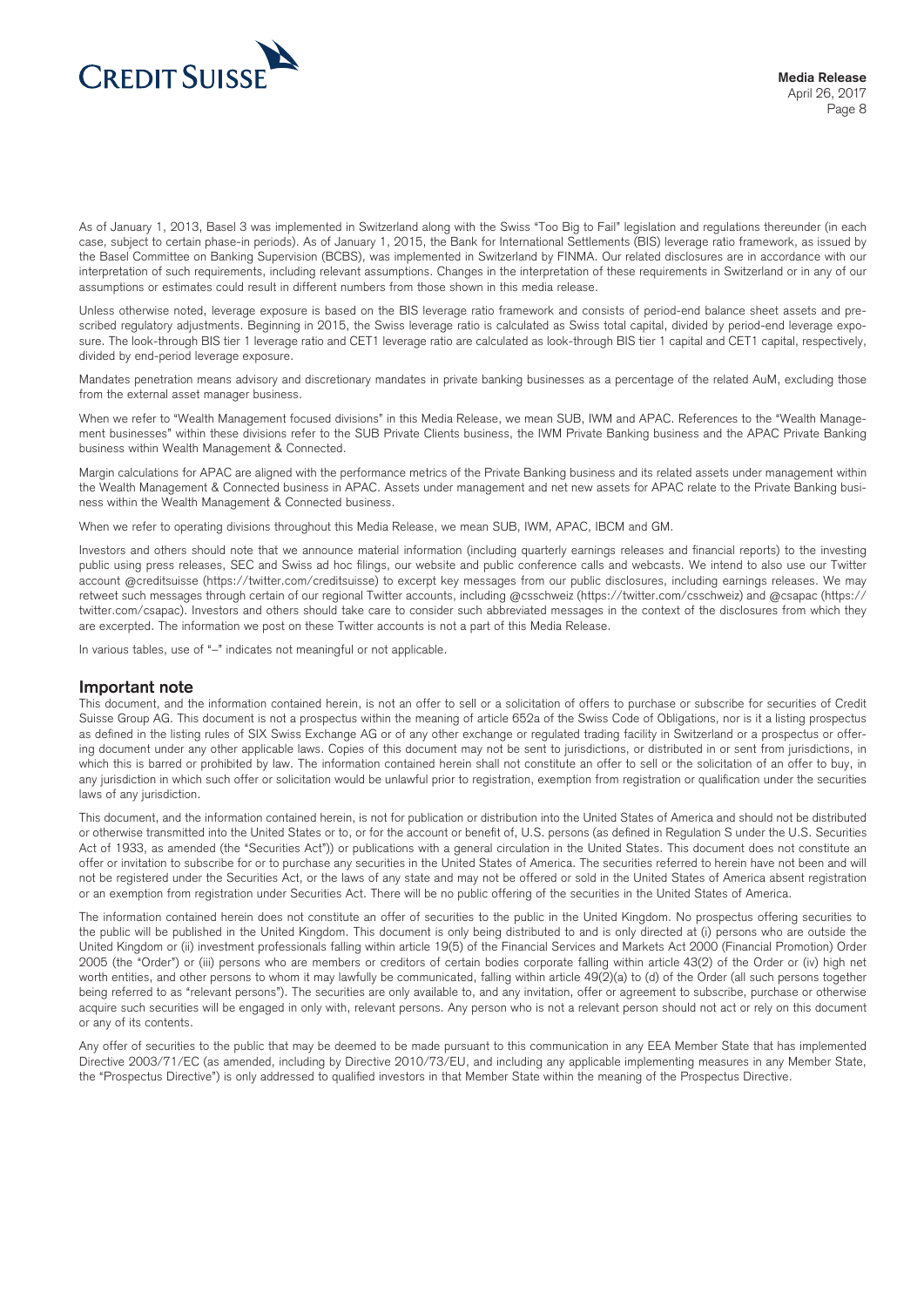

# **Appendix**

#### **Key metrics**

|                                                          |         |         | in / end of |                                                                           | % change                 |
|----------------------------------------------------------|---------|---------|-------------|---------------------------------------------------------------------------|--------------------------|
|                                                          | 1017    | 4016    | 1016        | Q <sub>0</sub> Q                                                          | YoY                      |
| <b>Credit Suisse Group results (CHF million)</b>         |         |         |             |                                                                           |                          |
| Net revenues                                             | 5,534   | 5,181   | 4,638       | 7                                                                         | 19                       |
| Provision for credit losses                              | 53      | 75      | 150         | (29)                                                                      | (65)                     |
| Total operating expenses                                 | 4,811   | 7,309   | 4,972       | (34)                                                                      | (3)                      |
| Income/(loss) before taxes                               | 670     | (2,203) | (484)       | -                                                                         | -                        |
| Net income/(loss) attributable to shareholders           | 596     | (2,619) | (302)       | -                                                                         | -                        |
| Assets under management and net new assets (CHF million) |         |         |             |                                                                           |                          |
| Assets under management                                  | 1,304.2 | 1,251.1 | 1,180.5     | 4.2                                                                       | 10.5                     |
| Net new assets                                           | 24.4    | (6.7)   | 10.2        | $\hspace{1.0cm} \rule{1.5cm}{0.15cm} \hspace{1.0cm} \rule{1.5cm}{0.15cm}$ | 139.2                    |
| Basel III regulatory capital and leverage statistics     |         |         |             |                                                                           |                          |
| CET1 ratio $(\%)$                                        | 12.7    | 13.5    | 13.6        | -                                                                         | -                        |
| Look-through CET1 ratio (%)                              | 11.7    | 11.5    | 11.4        | -                                                                         | $\overline{\phantom{0}}$ |
| Look-through CET1 leverage ratio (%)                     | 3.3     | 3.2     | 3.3         | -                                                                         | -                        |
| Look-through tier 1 leverage ratio (%)                   | 4.6     | 4.4     | 4.4         |                                                                           |                          |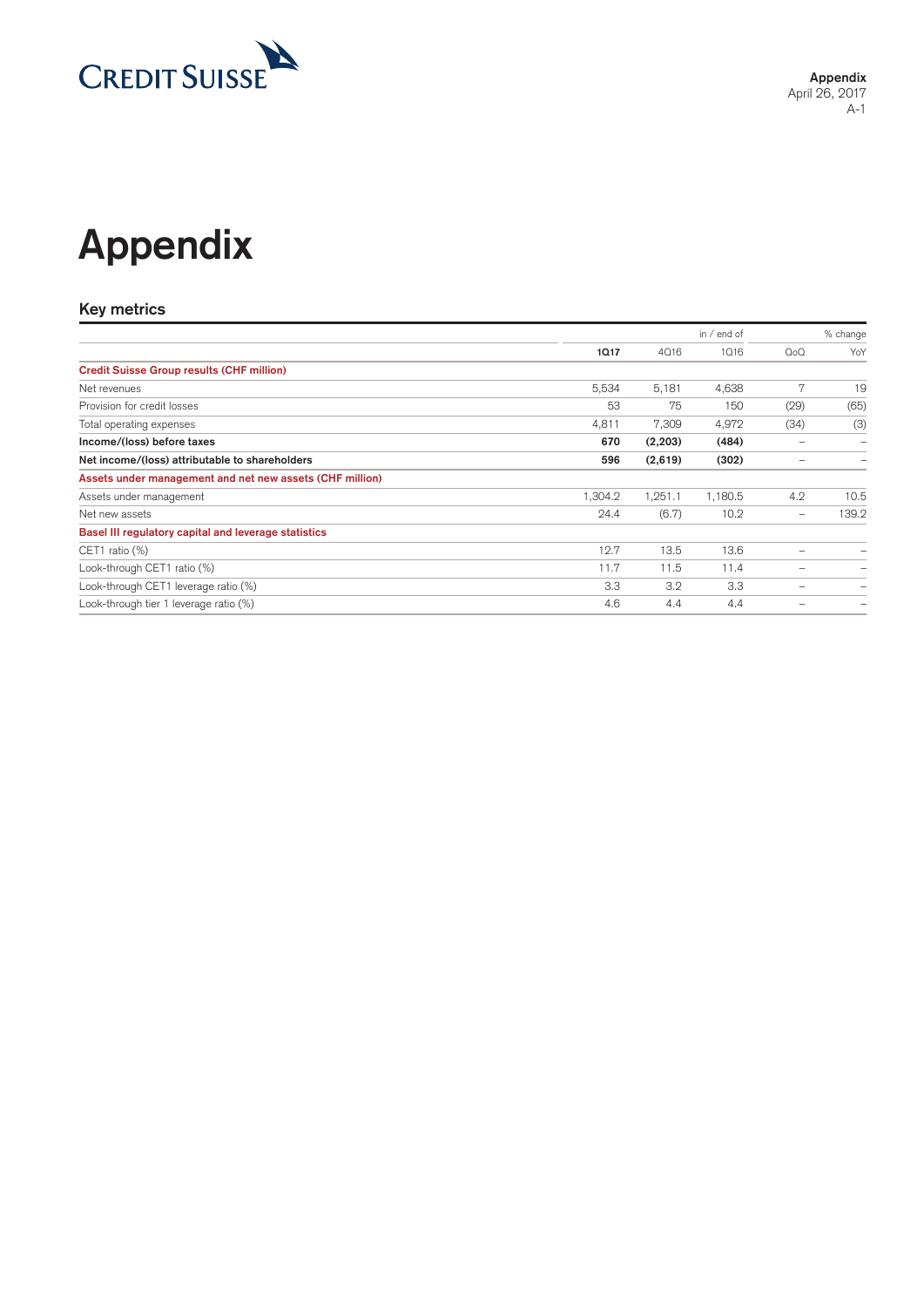

Adjusted results are non-GAAP financial measures that exclude goodwill impairment and certain other revenues and expenses included in our reported results. Management believes that adjusted results provide a useful presentation of our operating results for purposes of assessing our Group and divisional performance over time, on a basis that excludes items that management does not consider representative of our underlying performance. Refer to "Reconciliation of adjusted results" for a reconciliation to the most directly comparable US GAAP measures.

#### **Credit Suisse and Core Results**

|                                               |         |         | Core Results |        | Strategic Resolution Unit |         | <b>Credit Suisse</b> |          |         |  |
|-----------------------------------------------|---------|---------|--------------|--------|---------------------------|---------|----------------------|----------|---------|--|
| in $/$ end of                                 | 1017    | 4016    | 1016         | 10.17  | 4016                      | 1016    | 1017                 | 4016     | 1016    |  |
| <b>Statements of operations (CHF million)</b> |         |         |              |        |                           |         |                      |          |         |  |
| Net revenues                                  | 5,740   | 5,383   | 5,179        | (206)  | (202)                     | (541)   | 5,534                | 5,181    | 4,638   |  |
| Provision for credit losses                   | 29      | 47      | 35           | 24     | 28                        | 115     | 53                   | 75       | 150     |  |
| Compensation and benefits                     | 2,570   | 2,576   | 2,272        | 88     | 106                       | 210     | 2,658                | 2,682    | 2,482   |  |
| General and administrative expenses           | 1,441   | 1,630   | 1,556        | 207    | 2,554                     | 292     | 1,648                | 4,184    | 1,848   |  |
| Commission expenses                           | 361     | 390     | 371          |        | 4                         | 16      | 368                  | 394      | 387     |  |
| Restructuring expenses                        | 130     | 48      | 176          |        |                           | 79      | 137                  | 49       | 255     |  |
| Total other operating expenses                | 1,932   | 2,068   | 2,103        | 221    | 2,559                     | 387     | 2,153                | 4,627    | 2,490   |  |
| <b>Total operating expenses</b>               | 4,502   | 4,644   | 4,375        | 309    | 2,665                     | 597     | 4,811                | 7,309    | 4,972   |  |
| Income/(loss) before taxes                    | 1,209   | 692     | 769          | (539)  | (2,895)                   | (1,253) | 670                  | (2, 203) | (484)   |  |
| Statement of operations metrics (%)           |         |         |              |        |                           |         |                      |          |         |  |
| Return on regulatory capital                  | 11.4    | 6.6     | 7.6          |        |                           |         | 5.7                  | (18.6)   | (4.0)   |  |
| <b>Balance sheet statistics (CHF million)</b> |         |         |              |        |                           |         |                      |          |         |  |
| Total assets                                  | 750,339 | 739,564 | 708,612      | 61,640 | 80,297                    | 105,286 | 811,979              | 819,861  | 813,898 |  |
| Risk-weighted assets <sup>1</sup>             | 222,353 | 222,604 | 216,257      | 41,384 | 45,441                    | 64,125  | 263,737              | 268,045  | 280,382 |  |
| Leverage exposure <sup>1</sup>                | 853,193 | 844,995 | 809,653      | 82,718 | 105,768                   | 159,888 | 935,911              | 950,763  | 969,541 |  |

**<sup>1</sup>** Disclosed on a look-through basis.

|                                                  |       |         | Core Results | Strategic Resolution Unit |         |          | <b>Credit Suisse</b> |          |          |
|--------------------------------------------------|-------|---------|--------------|---------------------------|---------|----------|----------------------|----------|----------|
| in                                               | 1017  | 4016    | 1016         | 10.17                     | 4016    | 1016     | 1017                 | 4016     | 1016     |
| Reconciliation of adjusted results (CHF million) |       |         |              |                           |         |          |                      |          |          |
| Net revenues                                     | 5,740 | 5,383   | 5,179        | (206)                     | (202)   | (541)    | 5,534                | 5,181    | 4,638    |
| Real estate gains                                | 0     | (74)    | 0            | 0                         | (4)     | $\Omega$ | 0                    | (78)     | $\Omega$ |
| (Gains)/losses on business sales                 | 23    | $\circ$ | 52           | (38)                      | 2       | 4        | (15)                 | 2        | 56       |
| Adjusted net revenues                            | 5,763 | 5,309   | 5,231        | (244)                     | (204)   | (537)    | 5,519                | 5,105    | 4,694    |
| <b>Provision for credit losses</b>               | 29    | 47      | 35           | 24                        | 28      | 115      | 53                   | 75       | 150      |
| <b>Total operating expenses</b>                  | 4,502 | 4,644   | 4,375        | 309                       | 2,665   | 597      | 4,811                | 7,309    | 4,972    |
| Restructuring expenses                           | (130) | (48)    | (176)        | (7)                       | (1)     | (79)     | (137)                | (49)     | (255)    |
| Major litigation provisions                      | (27)  | (26)    | 0            | (70)                      | (2,375) | $\Omega$ | (97)                 | (2,401)  | $\Omega$ |
| Adjusted total operating expenses                | 4,345 | 4,570   | 4,199        | 232                       | 289     | 518      | 4,577                | 4,859    | 4,717    |
| Income/(loss) before taxes                       | 1,209 | 692     | 769          | (539)                     | (2,895) | (1,253)  | 670                  | (2, 203) | (484)    |
| Total adjustments                                | 180   | $\circ$ | 228          | 39                        | 2,374   | 83       | 219                  | 2,374    | 311      |
| Adjusted income/(loss) before taxes              | 1,389 | 692     | 997          | (500)                     | (521)   | (1, 170) | 889                  | 171      | (173)    |
| Adjusted return on regulatory capital (%)        | 13.1  | 6.6     | 9.8          |                           |         |          | 7.5                  | 1.4      | (1.4)    |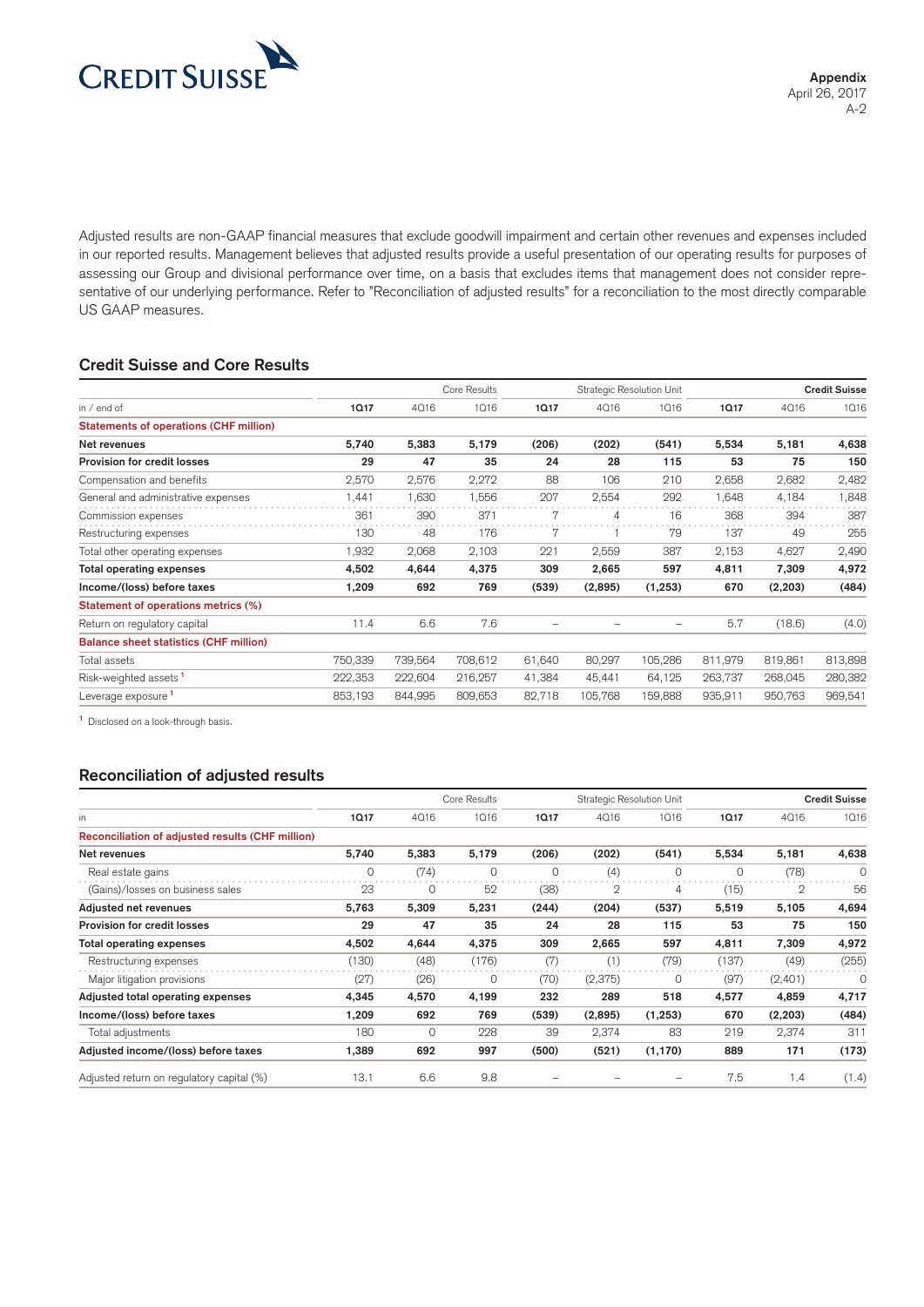

#### **Swiss Universal Bank**

|                                              |       | in $/$ end of |       |                          | % change                 |
|----------------------------------------------|-------|---------------|-------|--------------------------|--------------------------|
|                                              | 1017  | 4016          | 1016  | $Q_0Q$                   | YoY                      |
| <b>Results (CHF million)</b>                 |       |               |       |                          |                          |
| Net revenues                                 | 1,354 | 1,399         | 1,356 | (3)                      | 0                        |
| of which Private Clients                     | 711   | 749           | 728   | (5)                      | (2)                      |
| of which Corporate & Institutional Clients   | 643   | 650           | 628   | (1)                      | $\overline{2}$           |
| Provision for credit losses                  | 10    | 34            | 6     | (71)                     | 67                       |
| <b>Total operating expenses</b>              | 940   | 983           | 918   | (4)                      | $\overline{2}$           |
| Income before taxes                          | 404   | 382           | 432   | 6                        | (6)                      |
| of which Private Clients                     | 161   | 173           | 170   | (7)                      | (5)                      |
| of which Corporate & Institutional Clients   | 243   | 209           | 262   | 16                       | (7)                      |
| Metrics (%)                                  |       |               |       |                          |                          |
| Return on regulatory capital                 | 12.7  | 12.2          | 14.4  | $\overline{\phantom{m}}$ | -                        |
| Cost/income ratio                            | 69.4  | 70.3          | 67.7  | -                        | $\overline{\phantom{0}}$ |
| <b>Private Clients</b>                       |       |               |       |                          |                          |
| Assets under management (CHF billion)        | 198.2 | 192.2         | 185.7 | 3.1                      | 6.7                      |
| Net new assets (CHF billion)                 | 2.0   | (1.8)         | 0.3   | $\overline{\phantom{0}}$ | $\overline{\phantom{0}}$ |
| Gross margin (annualized) (bp)               | 146   | 156           | 155   | -                        | $\overline{\phantom{0}}$ |
| Net margin (annualized) (bp)                 | 33    | 36            | 36    | $\overline{\phantom{0}}$ | $\overline{\phantom{0}}$ |
| <b>Corporate &amp; Institutional Clients</b> |       |               |       |                          |                          |
| Assets under management (CHF billion)        | 348.9 | 339.3         | 324.0 | 2.8                      | 7.7                      |
| Net new assets (CHF billion)                 | 0.0   | 0.8           | 2.7   | $\overline{\phantom{a}}$ | $\equiv$                 |
|                                              |       |               |       |                          |                          |

|                                           |      | <b>Private Clients</b> |         | Corporate & Institutional Clients |          |          | <b>Swiss Universal Bank</b> |       |          |
|-------------------------------------------|------|------------------------|---------|-----------------------------------|----------|----------|-----------------------------|-------|----------|
| in.                                       | 1017 | 4016                   | 1016    | 1017                              | 4016     | 1016     | 1017                        | 4016  | 1016     |
| <b>Adjusted results (CHF million)</b>     |      |                        |         |                                   |          |          |                             |       |          |
| Net revenues                              | 711  | 749                    | 728     | 643                               | 650      | 628      | 1,354                       | 1,399 | 1,356    |
| Real estate gains                         | 0    | (20)                   | $\circ$ | 0                                 | 0        | $\Omega$ | 0                           | (20)  | $\Omega$ |
| Adjusted net revenues                     | 711  | 729                    | 728     | 643                               | 650      | 628      | 1,354                       | 1,379 | 1,356    |
| <b>Provision for credit losses</b>        | 12   | 10                     | 9       | (2)                               | 24       | (3)      | 10                          | 34    | 6        |
| Total operating expenses                  | 538  | 566                    | 549     | 402                               | 417      | 369      | 940                         | 983   | 918      |
| Restructuring expenses                    | (47) | 3                      | (35)    | (5)                               | $\Omega$ | (5)      | (52)                        | 3     | (40)     |
| Major litigation provisions               | O    | 0                      | 0       | (27)                              | (19)     | $\Omega$ | (27)                        | (19)  | $\Omega$ |
| Adjusted total operating expenses         | 491  | 569                    | 514     | 370                               | 398      | 364      | 861                         | 967   | 878      |
| Income before taxes                       | 161  | 173                    | 170     | 243                               | 209      | 262      | 404                         | 382   | 432      |
| Total adjustments                         | 47   | (23)                   | 35      | 32                                | 19       | 5        | 79                          | (4)   | 40       |
| Adjusted income before taxes              | 208  | 150                    | 205     | 275                               | 228      | 267      | 483                         | 378   | 472      |
| Adjusted return on regulatory capital (%) |      |                        |         |                                   |          |          | 15.1                        | 12.1  | 15.7     |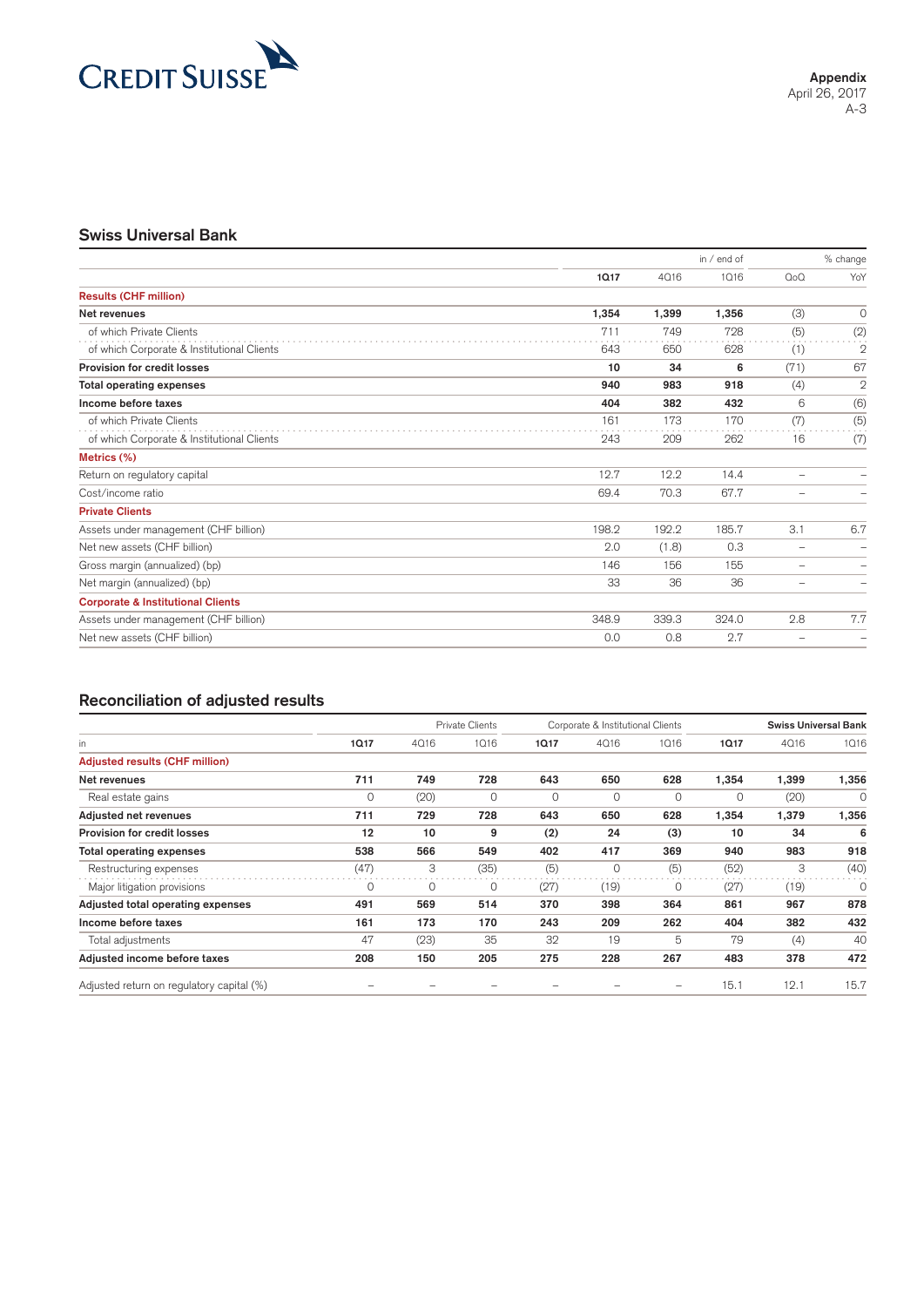

#### **International Wealth Management**

|                                       |                |       | in / end of | % change                 |                          |
|---------------------------------------|----------------|-------|-------------|--------------------------|--------------------------|
|                                       | 1017           | 4016  | 1016        | $Q_0Q$                   | YoY                      |
| <b>Results (CHF million)</b>          |                |       |             |                          |                          |
| Net revenues                          | 1,221          | 1,299 | 1,173       | (6)                      | 4                        |
| of which Private Banking              | 883            | 918   | 853         | (4)                      | 4                        |
| of which Asset Management             | 338            | 381   | 320         | (11)                     | 6                        |
| Provision for credit losses           | $\overline{2}$ | 6     | (2)         | (67)                     | -                        |
| <b>Total operating expenses</b>       | 928            | 962   | 875         | (4)                      | 6                        |
| Income before taxes                   | 291            | 331   | 300         | (12)                     | (3)                      |
| of which Private Banking              | 239            | 228   | 233         | 5                        | 3                        |
| of which Asset Management             | 52             | 103   | 67          | (50)                     | (22)                     |
| Metrics (%)                           |                |       |             |                          |                          |
| Return on regulatory capital          | 23.0           | 27.0  | 24.9        | $\overline{\phantom{m}}$ | ۰                        |
| Cost/income ratio                     | 76.0           | 74.1  | 74.6        | $\overline{\phantom{a}}$ | $\overline{\phantom{0}}$ |
| <b>Private Banking</b>                |                |       |             |                          |                          |
| Assets under management (CHF billion) | 336.2          | 323.2 | 287.0       | 4.0                      | 17.1                     |
| Net new assets (CHF billion)          | 4.7            | 0.4   | 5.4         | $\overline{\phantom{m}}$ | -                        |
| Gross margin (annualized) (bp)        | 108            | 116   | 119         | $\qquad \qquad$          | ۰                        |
| Net margin (annualized) (bp)          | 29             | 29    | 32          | $\overline{\phantom{a}}$ | ۳                        |
| <b>Asset Management</b>               |                |       |             |                          |                          |
| Assets under management (CHF billion) | 367.1          | 321.6 | 301.3       | 14.1                     | 21.8                     |
| Net new assets (CHF billion)          | 15.0           | (4.4) | 1.5         |                          | ۰                        |
|                                       |                |       |             |                          |                          |

|                                           |                | Private Banking |         |      | Asset Management |              |              | <b>International Wealth Management</b> |          |  |
|-------------------------------------------|----------------|-----------------|---------|------|------------------|--------------|--------------|----------------------------------------|----------|--|
| in.                                       | 1017           | 4016            | 1016    | 1017 | 4016             | 1016         | 1017         | 4016                                   | 1016     |  |
| <b>Adjusted results (CHF million)</b>     |                |                 |         |      |                  |              |              |                                        |          |  |
| Net revenues                              | 883            | 918             | 853     | 338  | 381              | 320          | 1,221        | 1,299                                  | 1,173    |  |
| Real estate gains                         | 0              | (54)            | $\circ$ | 0    | 0                | $\Omega$     | 0            | (54)                                   | $\Omega$ |  |
| Adjusted net revenues                     | 883            | 864             | 853     | 338  | 381              | 320          | 1,221        | 1,245                                  | 1,173    |  |
| Provision for credit losses               | $\overline{2}$ | 6               | (2)     | 0    | 0                | 0            | $\mathbf{2}$ | 6                                      | (2)      |  |
| Total operating expenses                  | 642            | 684             | 622     | 286  | 278              | 253          | 928          | 962                                    | 875      |  |
| Restructuring expenses                    | (23)           | (11)            | (10)    | (13) | (5)              | $\mathbf{2}$ | (36)         | (16)                                   | (8)      |  |
| Major litigation provisions               | 0              | (7)             | 0       | 0    | 0                |              | $\Omega$     | (7)                                    | 0        |  |
| Adjusted total operating expenses         | 619            | 666             | 612     | 273  | 273              | 255          | 892          | 939                                    | 867      |  |
| Income before taxes                       | 239            | 228             | 233     | 52   | 103              | 67           | 291          | 331                                    | 300      |  |
| Total adjustments                         | 23             | (36)            | 10      | 13   | 5                | (2)          | 36           | (31)                                   | 8        |  |
| Adjusted income before taxes              | 262            | 192             | 243     | 65   | 108              | 65           | 327          | 300                                    | 308      |  |
| Adjusted return on regulatory capital (%) |                |                 |         |      |                  |              | 25.8         | 24.4                                   | 25.6     |  |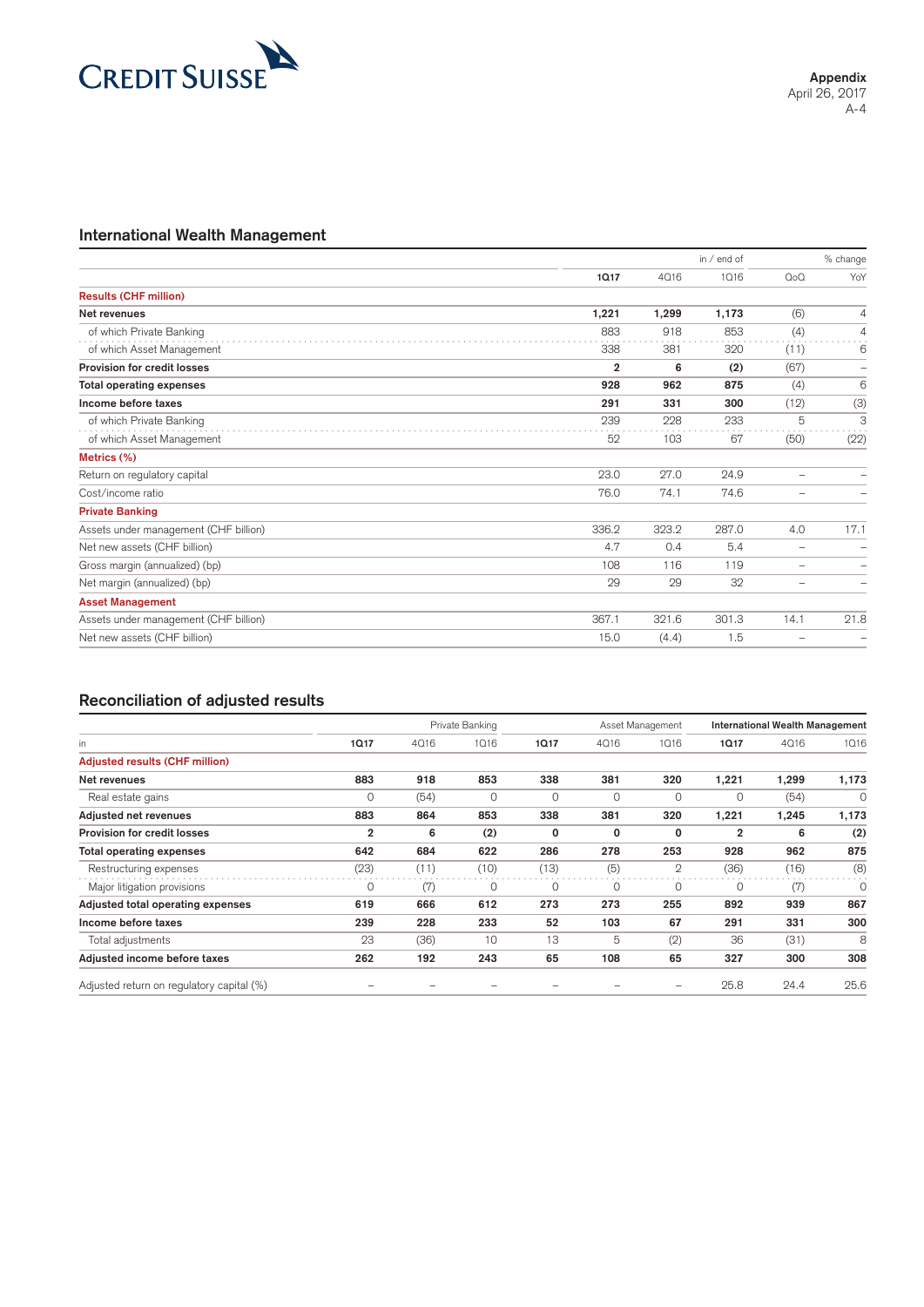

## **Asia Pacific**

|                                                            |       | in / end of |       |                          | % change                 |
|------------------------------------------------------------|-------|-------------|-------|--------------------------|--------------------------|
|                                                            | 1017  | 4016        | 1016  | $Q_0Q$                   | YoY                      |
| <b>Results (CHF million)</b>                               |       |             |       |                          |                          |
| Net revenues                                               | 881   | 862         | 907   | $\mathbf{2}$             | (3)                      |
| of which Wealth Management & Connected                     | 589   | 560         | 408   | 5                        | 44                       |
| of which Markets                                           | 292   | 302         | 499   | (3)                      | (41)                     |
| Provision for credit losses                                | 4     | 11          | (22)  | (64)                     | -                        |
| <b>Total operating expenses</b>                            | 730   | 748         | 665   | (2)                      | 10                       |
| Income before taxes                                        | 147   | 103         | 264   | 43                       | (44)                     |
| of which Wealth Management & Connected                     | 201   | 162         | 122   | 24                       | 65                       |
| of which Markets                                           | (54)  | (59)        | 142   | (8)                      | $\overline{\phantom{0}}$ |
| Metrics (%)                                                |       |             |       |                          |                          |
| Return on regulatory capital                               | 10.9  | 7.6         | 20.8  | $\overline{\phantom{0}}$ |                          |
| Cost/income ratio                                          | 82.9  | 86.8        | 73.3  | -                        |                          |
| <b>Wealth Management &amp; Connected - Private Banking</b> |       |             |       |                          |                          |
| Assets under management (CHF billion)                      | 177.4 | 166.9       | 149.3 | 6.3                      | 18.8                     |
| Net new assets (CHF billion)                               | 5.3   | 0.7         | 4.0   | -                        | -                        |
| Gross margin (annualized) (bp)                             | 96    | 87          | 86    | -                        | -                        |
| Net margin (annualized) (bp)                               | 33    | 22          | 32    | -                        |                          |
|                                                            |       |             |       |                          |                          |

|                                           |      | Wealth Management & Connected |      |       | Markets |          |      | <b>Asia Pacific</b> |      |  |
|-------------------------------------------|------|-------------------------------|------|-------|---------|----------|------|---------------------|------|--|
| in                                        | 1017 | 4016                          | 1016 | 10.17 | 4016    | 1016     | 1017 | 4016                | 1016 |  |
| <b>Adjusted results (CHF million)</b>     |      |                               |      |       |         |          |      |                     |      |  |
| Net revenues                              | 589  | 560                           | 408  | 292   | 302     | 499      | 881  | 862                 | 907  |  |
| <b>Provision for credit losses</b>        | 4    | 11                            | (19) | 0     | 0       | (3)      | 4    | 11                  | (22) |  |
| <b>Total operating expenses</b>           | 384  | 387                           | 305  | 346   | 361     | 360      | 730  | 748                 | 665  |  |
| Restructuring expenses                    | (4)  | (5)                           | (1)  | (15)  | (14)    |          | (19) | (19)                | (1)  |  |
| Adjusted total operating expenses         | 380  | 382                           | 304  | 331   | 347     | 360      | 711  | 729                 | 664  |  |
| Income/(loss) before taxes                | 201  | 162                           | 122  | (54)  | (59)    | 142      | 147  | 103                 | 264  |  |
| Total adjustments                         | 4    | 5                             |      | 15    | 14      | $\Omega$ | 19   | 19                  |      |  |
| Adjusted income/(loss) before taxes       | 205  | 167                           | 123  | (39)  | (45)    | 142      | 166  | 122                 | 265  |  |
| Adjusted return on regulatory capital (%) |      |                               |      |       |         |          | 12.3 | 9.0                 | 20.9 |  |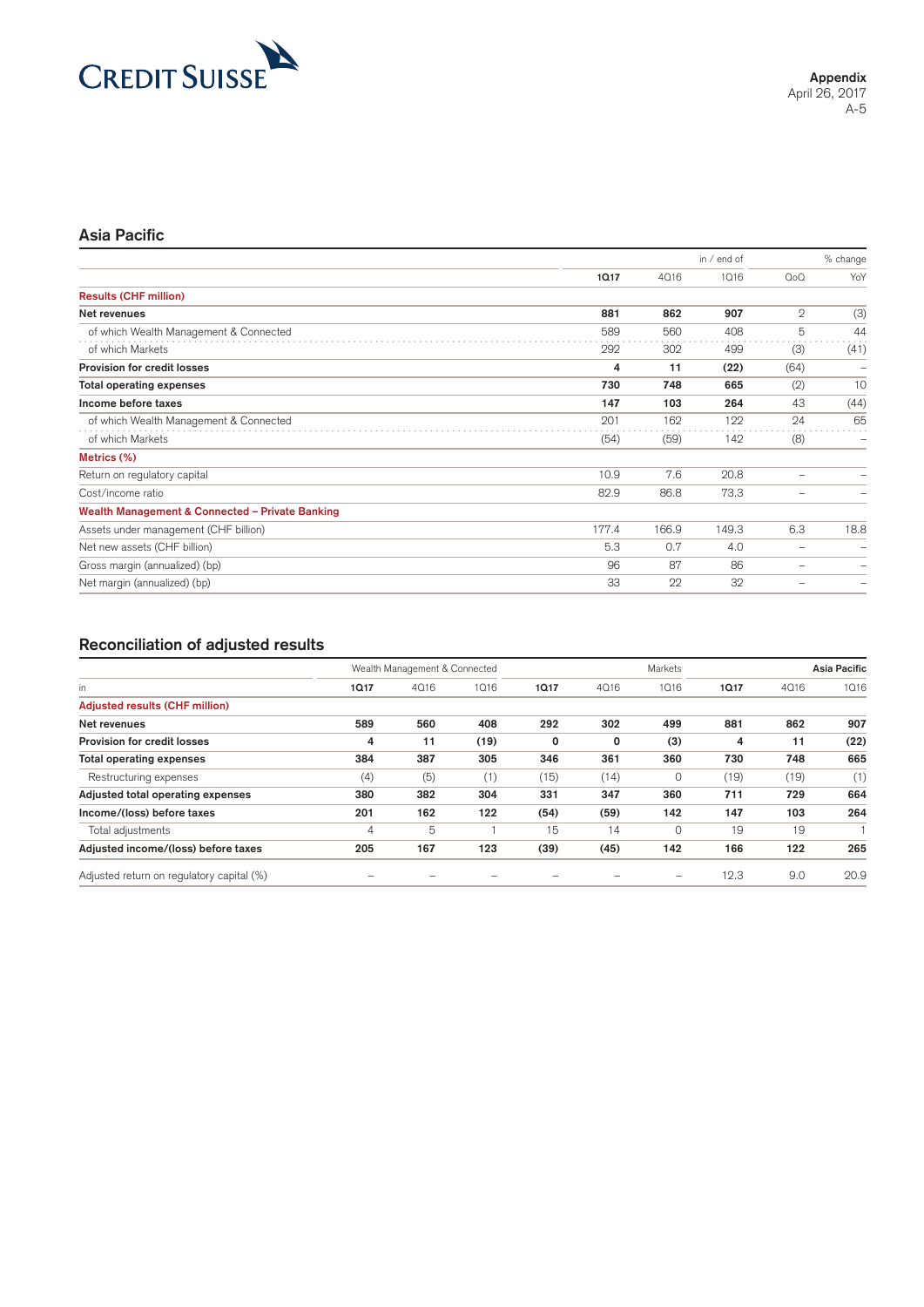

## **Global Markets**

|                                 |       |       | in $/$ end of |              | % change                 |  |
|---------------------------------|-------|-------|---------------|--------------|--------------------------|--|
|                                 | 1017  | 4016  | 1016          | $Q_0Q$       | YoY                      |  |
| <b>Results (CHF million)</b>    |       |       |               |              |                          |  |
| Net revenues                    | 1,609 | 1.265 | 1,245         | 27           | 29                       |  |
| Provision for credit losses     | 5     | (4)   | 23            | -            | (78)                     |  |
| <b>Total operating expenses</b> | 1,287 | 1,264 | 1,420         | $\mathbf{2}$ | (9)                      |  |
| Income/(loss) before taxes      | 317   | 5     | (198)         | -            | $\overline{\phantom{0}}$ |  |
| Metrics (%)                     |       |       |               |              |                          |  |
| Return on regulatory capital    | 9.0   | 0.3   | (5.6)         | -            |                          |  |
| Cost/income ratio               | 80.0  | 99.9  | 114.1         |              | $\overline{\phantom{0}}$ |  |

|                                           |       |       | Global Markets |
|-------------------------------------------|-------|-------|----------------|
| in                                        | 1017  | 4016  | 1016           |
| <b>Adjusted results (CHF million)</b>     |       |       |                |
| Net revenues                              | 1,609 | 1,265 | 1,245          |
| <b>Provision for credit losses</b>        | 5     | (4)   | 23             |
| <b>Total operating expenses</b>           | 1,287 | 1,264 | 1,420          |
| Restructuring expenses                    | (20)  | (15)  | (100)          |
| Adjusted total operating expenses         | 1,267 | 1,249 | 1,320          |
| Income/(loss) before taxes                | 317   | 5     | (198)          |
| Total adjustments                         | 20    | 15    | 100            |
| Adjusted income/(loss) before taxes       | 337   | 20    | (98)           |
| Adjusted return on regulatory capital (%) | 9.6   | 0.7   | (2.8)          |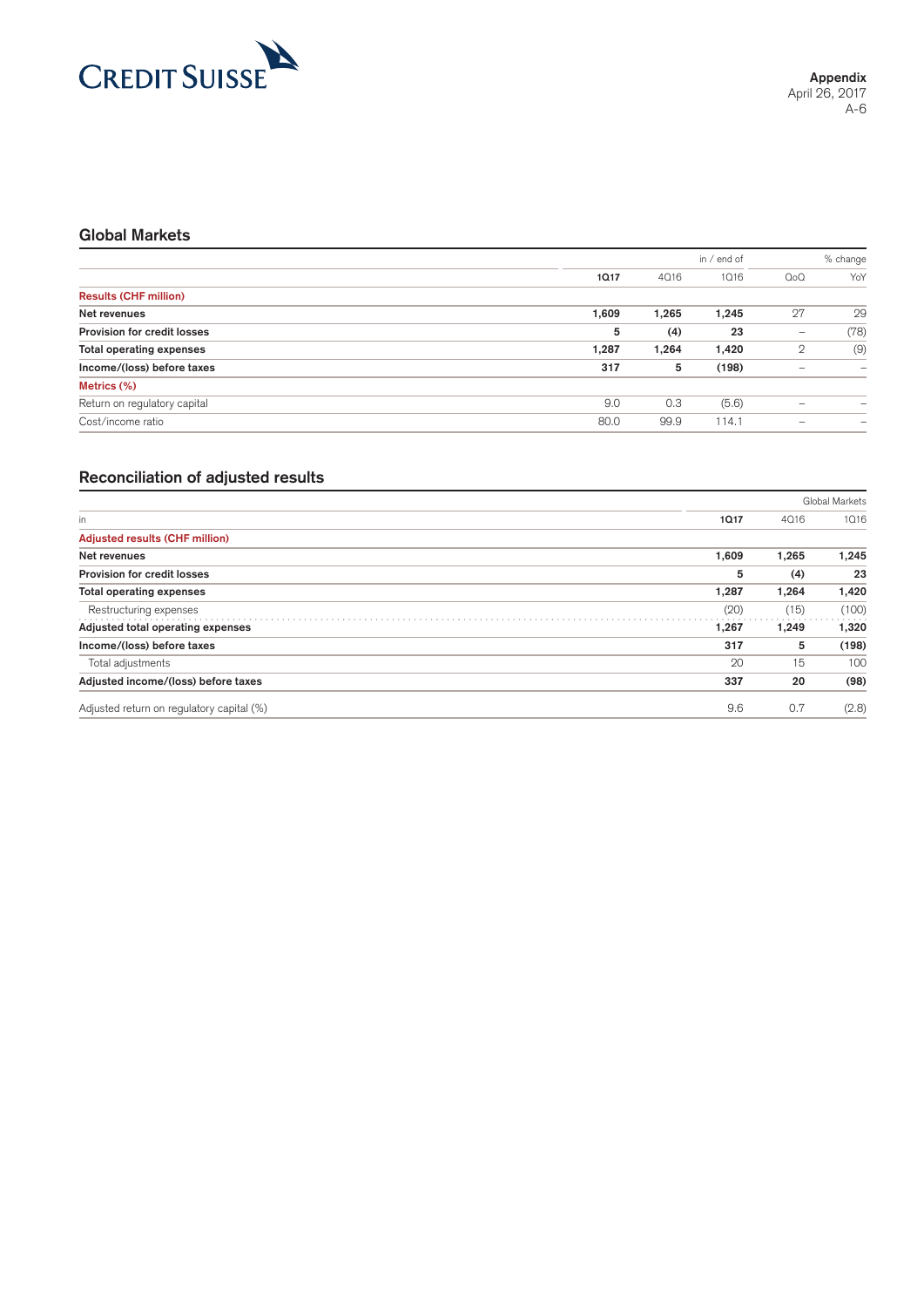

## **Investment Banking & Capital Markets**

|                              |      | in / end of |       |                  | % change       |  |
|------------------------------|------|-------------|-------|------------------|----------------|--|
|                              | 1017 | 4016        | 1016  | Q <sub>0</sub> Q | YoY            |  |
| <b>Results (CHF million)</b> |      |             |       |                  |                |  |
| Net revenues                 | 606  | 574         | 388   | 6                | 56             |  |
| Provision for credit losses  | 6    | 0           | 29    | -                | (79)           |  |
| Total operating expenses     | 451  | 425         | 421   | 6                | $\overline{7}$ |  |
| Income/(loss) before taxes   | 149  | 149         | (62)  | 0                | -              |  |
| Metrics (%)                  |      |             |       |                  |                |  |
| Return on regulatory capital | 23.1 | 22.9        | (9.9) |                  | -              |  |
| Cost/income ratio            | 74.4 | 74.0        | 108.5 |                  | -              |  |

#### **Reconciliation of adjusted results**

| Investment Banking & Capital Markets |      |       |  |
|--------------------------------------|------|-------|--|
| 1017                                 | 4016 | 1016  |  |
|                                      |      |       |  |
| 606                                  | 574  | 388   |  |
| 6                                    | 0    | 29    |  |
| 451                                  | 425  | 421   |  |
| (2)                                  | 6    | (27)  |  |
| 449                                  | 431  | 394   |  |
| 149                                  | 149  | (62)  |  |
| $\mathbf{2}$                         | (6)  | 27    |  |
| 151                                  | 143  | (35)  |  |
| 23.4                                 | 22.0 | (5.2) |  |
|                                      |      |       |  |

#### **Global advisory and underwriting revenues**

|                                                         |       |       | in   | % change |     |
|---------------------------------------------------------|-------|-------|------|----------|-----|
|                                                         | 1017  | 4016  | 1016 | $Q_0Q$   | YoY |
| Global advisory and underwriting revenues (USD million) |       |       |      |          |     |
| Global advisory and underwriting revenues               | 1.133 | 1.042 | 709  | 9        | 60  |
| of which advisory and other fees                        | 278   | 310   | 268  | (10)     | Δ   |
| of which debt underwriting                              | 647   | 498   | 334  | 30       | 94  |
| of which equity underwriting                            | 208   | 234   | 107  | (11)     | 94  |
|                                                         |       |       |      |          |     |